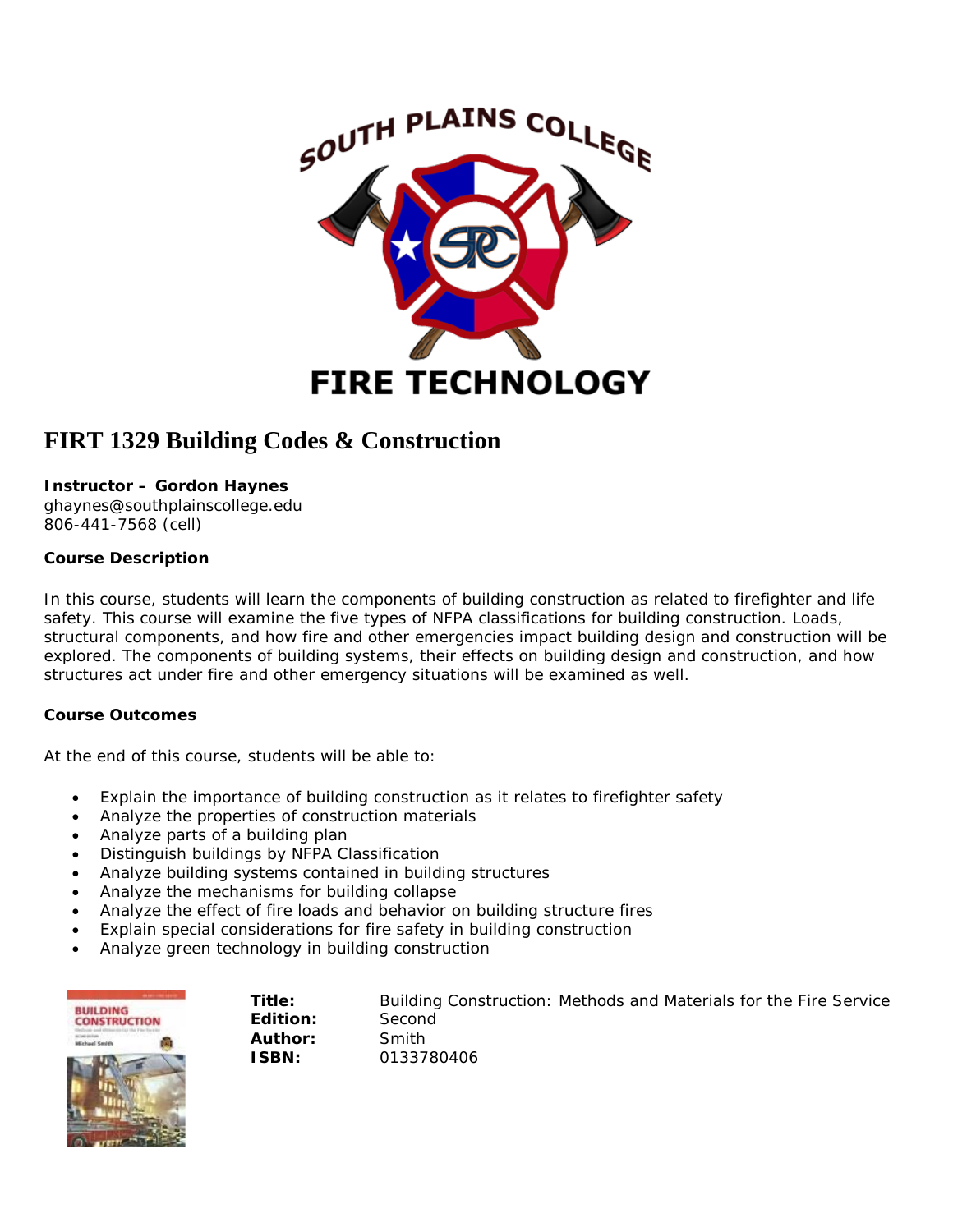#### **Lesson Checklists**

Every lesson has a prescribed checklist of assignments required to successfully complete the lesson. Follow this checklist to complete each lesson.

#### **Course Components**

The *Building Construction* course is made up of the numerous graded and ungraded activities listed here.

#### **Graded Assessments**

- Discussion Forums
- Practice Exercises / chapter assignments
- Quizzes

#### **Ungraded Activities**

- Online Practice (in the lesson presentations)
- Reading Assignments

#### **Grades**

The following table shows the graded assessment types contained within this course and the assigned weighting used to determine the final course grade.

| <b>Graded Assessment Types</b> | Weights (%) |
|--------------------------------|-------------|
| Assignments                    | 33%         |
| <b>Discussions</b>             | 33%         |
| Quizzes                        | 34%         |
| Total:                         | 100%        |

Letter grades for the course will be based on the following grading scale.

| <b>Letter Grade</b> | Percentage | <b>Grade Point</b> |
|---------------------|------------|--------------------|
| Α                   | 90 - 100%  | 4.0                |
| B+                  | 85 - 89%   | 3.5                |
| B                   | $80 - 84%$ | 3.0                |
| $C +$               | 75 - 79%   | 2.5                |
| C                   | 70 - 74%   | 2.0                |
| D+                  | $65 - 69%$ | 1.5                |
| D                   | $60 - 64%$ | 1.0                |
|                     | $<60\%$    | 0.0                |